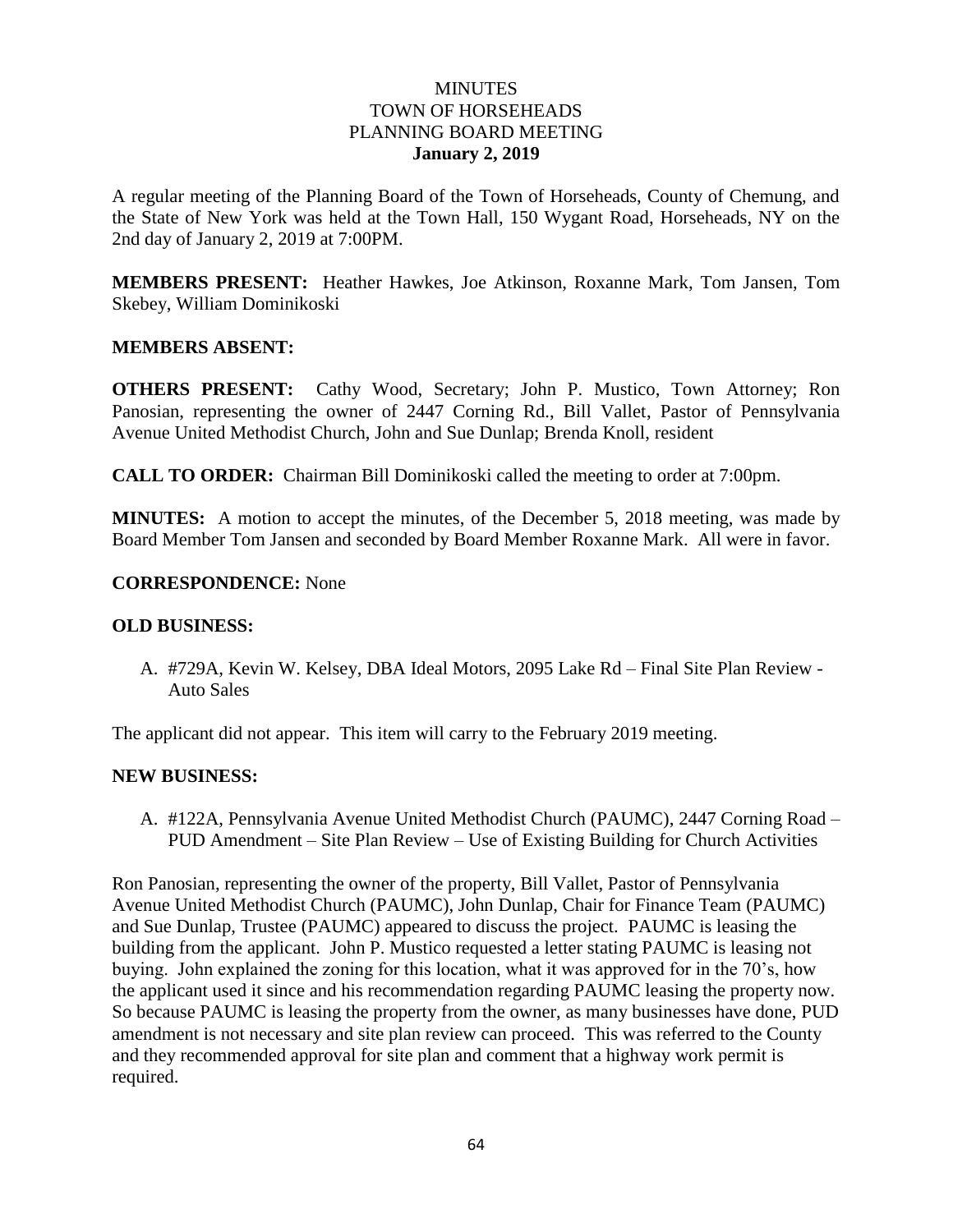Renovations will be minimal and only to the inside. Parking is sufficient. Tom Skebey sent Jeremy Hogan information regarding sign regulations and advised PAUMC to touch base with him. The sign height may need to be adjusted to a lower height. PAUMC was also told to call our code officer Mike Brown to schedule a fire inspection before opening.

The Board reviewed and discussed all eleven (11) questions of Part 2 of the SEQR. The response to each question is as follows:

- 1. No, material conflict with the adopted land use plan or zoning regulations. The project site is zoned PUD and is a permitted use under the existing zoning ordinance.
- 2. No, the project is consistent with use. The project will have minimal/small impact upon the land use.
- 3. No, will action impair the character or quality of the existing community. The project may improve the existing community.
- 4. No, action will have an impact on the environmental characteristics that caused the establishment of a Critical Environment Area (CEA). There are no CEAs located in Chemung County.
- 5. No, action will result in an adverse change in the existing level of traffic or affect existing infrastructure for mass transit, biking or walkway. The level of service will have minimal/small impact upon the community.
- 6. No, action will cause an increase in the use of energy and it fails to incorporate reasonably available energy conservation or renewable energy opportunities. New York State's energy code requirements must be followed.
- 7. No, action will impact existing public or private water supplies or public or private wastewater treatment utilities beyond the current ability of the suppliers to accommodate.
- 8. No, impact on the character or quality of important historic, archaeological, architectural or aesthetic resources.
- 9. No, adverse impact upon natural resource. No wetlands in the area.
- 10. No, increase in the potential for erosion, flooding or drainage problems. All drainage must be kept on property during and after construction.
- 11. No, action would create a hazard to environmental resources or human health.

Part 3 of the SEQR is the Lead Agency's determination of significance summary. As a result, of the discussion of Part 2 of the SEQR, the Planning Board determined, based on the information and analysis above the proposed action will not result in any significant adverse environmental impacts. Chairman Bill Dominikoski check marked the appropriate box, signed and dated the SEQR, January 2, 2019. This project was classified as an unlisted action by the Planning Board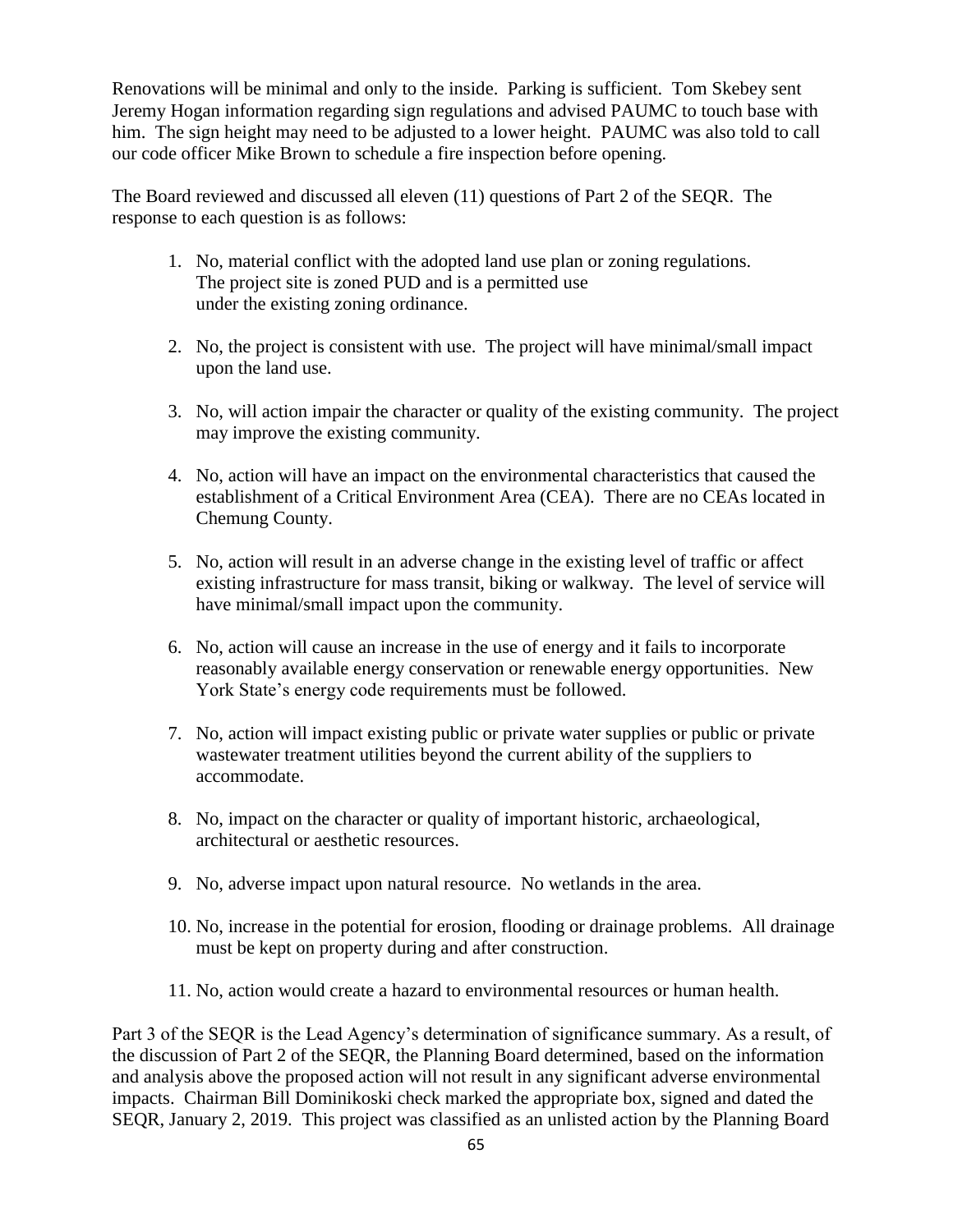in accordance with the State Environmental Review. It will not have any significant adverse environmental impacts.

**A motion to declare the Planning Board is lead agency under SEQRA and classify this as an unlisted action and make a negative declaration as its determination of significance pursuant to SEQRA was made by:** Board Member Joe Atkinson and seconded by Board Member Tom Jansen.

# **RESOLUTION #1 OF 2019**

# **RESOLUTION TO APPROVE #122A, PENNSYLVANIA AVENUE UNITED METHODIST CHURCH (PAUMC), 2447 CORNING ROAD – PUD AMENDMENT – SITE PLAN REVIEW – USE OF EXISTING BUILDING FOR CHURCH ACTIVITIES**

Motion by: Board Member Joe Atkinson Seconded by: Board Member Heather Hawkes

**WHEREAS,** Pennsylvania Avenue United Methodist Church (PAUMC), made application for Site Plan Review, by way of Application, dated November 21, 2018, SEQR, dated November 26, 2018, and Tax Map, dated August 3, 1992, Job #92423, marked received as "A", and Sketch Plan of Interior Layout, received December 3, 2018, marked received as "A", and

**WHEREAS**, the location is zoned PUD, and

**WHEREAS,** on December 31, 2018, a response recommending approval of the proposed site plan along with comment that a highway work permit is required, was received from the Chemung County Planning Board, and

**WHEREAS,** on January 2, 2019, Ron Panosian, representing the owner of the property, Bill Vallet, Pastor of Pennsylvania Avenue United Methodist Church (PAUMC), John Dunlap, Chair for Finance Team (PAUMC) and Sue Dunlap, Trustee (PAUMC) appeared before the Planning Board and a discussion was held, and

**WHEREAS,** PAUMC is leasing the property from the owner, as many businesses have done since the 70's, PUD amendment is not necessary, and

**WHEREAS,** a letter stating PAUMC is leasing not purchasing was requested, and

**WHEREAS,** sign requirements must be followed for this location, and

**WHEREAS,** on January 2, 2019, after review of the SEQR, the Planning Board, as lead agency, has determined the project is an unlisted action and will not have a coordinated review pursuant to Part 617, Article 8 (SEQRA) of Environmental Conservation Law and project will not have a significant adverse environmental impact. A negative declaration is issued for project, and

**WHEREAS,** the Planning Board has duly considered the same, and

**NOW, THEREFORE, BE IT RESOLVED,** the Planning Board of the Town of Horseheads, approves the plan as the Final Site Plan, Tax Map, dated August 3, 1992, Job #92423, marked